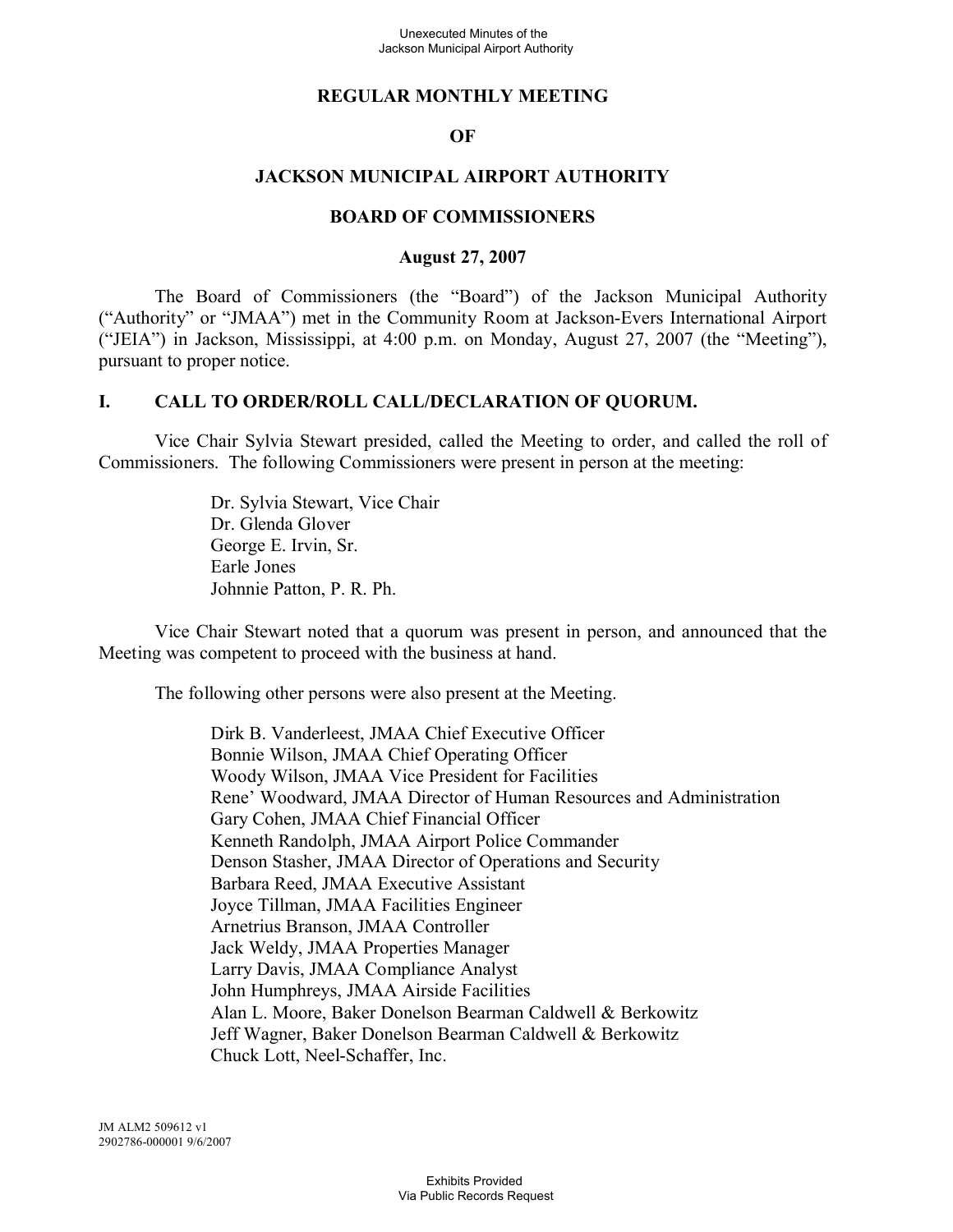## **II. APPROVAL AND EXECUTION OF MINUTES.**

#### **A. Regular Work Session, July 19, 2007.**

#### **B. Regular Board Meeting, July 23, 2007.**

The Board considered the minutes of the Regular Work Session on July 19, 2007, and the Regular Monthly Board Meeting on July 23, 2007.

After discussion, upon motion duly made by Commissioner Patton, seconded by Commissioner Irvin, and unanimously approved by the affirmative votes of all Commissioners present (Commissioner Jones not being present at this time), said minutes were approved as presented and directed to be filed in the appropriate minute book and records of the Authority.

#### **III. PUBLIC COMMENTS.**

None.

## **IV. REPORTS.**

## **A. Chief Executive Officer.**

- 1. Airport Project Manager Summary, Ending July 31, 2007.
- 2. Airport Activity Statistics Report, Ending July 31, 2007.

Mr. Vanderleest directed the Board's attention to the Airport Project Manager Summary and the Airport Activity Statistics Report, as found in the packet distributed to the Board prior to the Meeting (the "Packet"), and discussed these Reports with the Board. A copy of the Packet is attached as an exhibit to the minutes of the Meeting.

- 3. Employee Recognitions.
	- a. Employee of the Month.
		- (1) John Humphreys, Equipment Operator, Facilities Division.

Mr. Vanderleest recognized and commended Mr. Humphreys as Employee of the Month for the month of August 2007.

- b. AAAE ATSI Training Certificates.
	- (1) Level 1 John Humphreys, Equipment Operator, Facilities Division.

Mr. Vanderleest commended Mr. Humphreys for his completion of the AAAE ATSI Training Certificate for Level 1.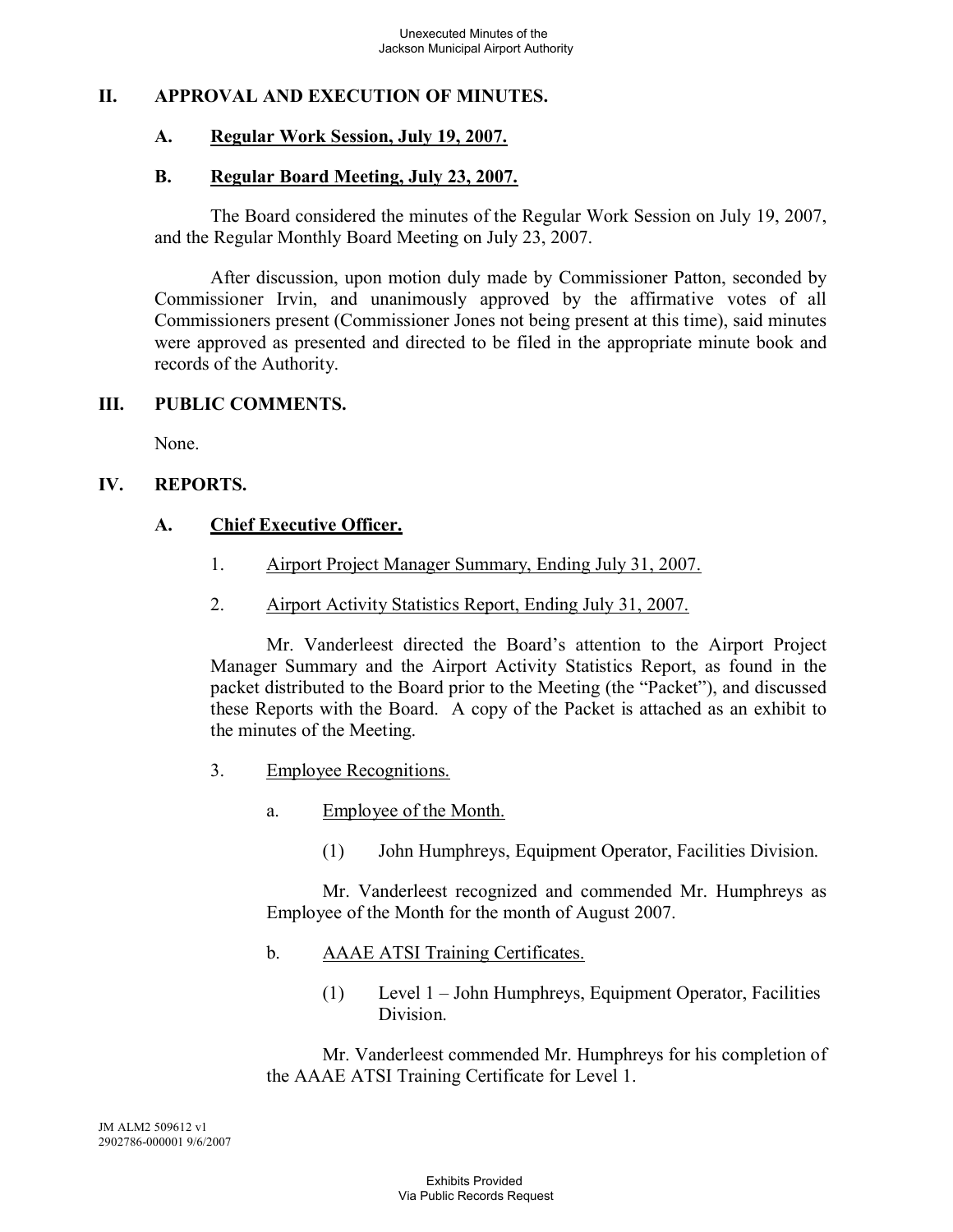#### **B. Attorney.**

Mr. Moore said he had nothing to report at this time.

# **V. ACTION ITEMS.**

## **A. Financial Matters.**

- 1. Financial Reports for July 2007: Accept.
- 2. Claims Docket for July 2007: Approve.

Mr. Vanderleest discussed with the Board the (i) Financial Reports for the Authority for the month of July 2007, as found in the Packet, and the (ii) Claims Docket for the Authority for the month of July 2007, as set out in the Packet.

After discussion, upon motion duly made by Commissioner Patton, seconded by Commissioner Irvin, and unanimously approved by the affirmative votes of all Commissioners present, the Board adopted the following resolution.

## **RESOLUTION ACCEPTING FINANCIAL REPORTS FOR JULY 2007 AND APPROVING AND AUTHORIZING PAYMENT OF CLAIMS DOCKET FOR JULY 2007**

**WHEREAS**, the Board of Commissioners (the "Board") of the Jackson Municipal Airport Authority (the "Authority") has reviewed and considered (i) certain financial statements for the Authority for the month and period ending July 31, 2007 (the "Financial Reports"), and (ii) the Claims Docket of the Authority for the month of July 2007 (the "Claims"), both the Financial Reports and the Claims being (i) included in the packet distributed to the Board prior to the August 27, 2007, Regular Monthly Meeting of the Board and (ii) incorporated herein by reference;

**NOW, THEREFORE, BE IT RESOLVED**, the Board hereby (i) accepts the Financial Reports and (ii) approves and authorizes payment of the Claims in the total amount of \$962,582.58.

3. Rate Increase for Parking Facilities: Approve.

Mr. Vanderleest directed the Board's attention to the memorandum dated August 22, 2007, in the Packet which described this matter, and discussed this matter with the Board.

After discussion, upon motion duly made by Commissioner Jones, seconded by Commissioner Glover, and unanimously approved by the affirmative votes of all Commissioners present, the Board adopted the following resolution.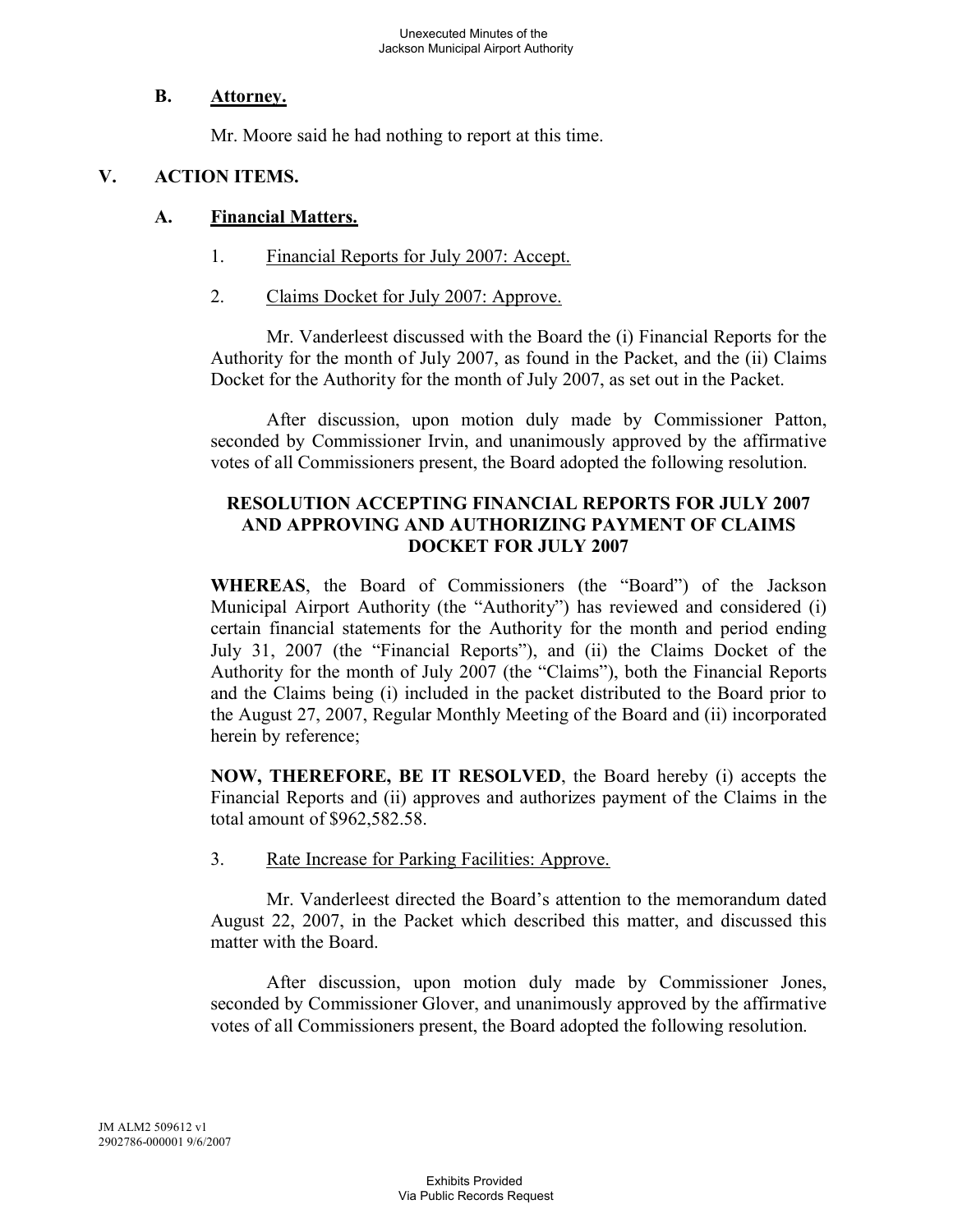## **RESOLUTION APPROVING AND AUTHORIZING INCREASE IN PARKING FACILITY RATES**

**WHEREAS**, the staff of the Jackson Municipal Airport Authority (the "Authority") has recommended that the Board of Commissioners (the "Board") of the Authority approve and authorize certain increases in parking fees for the various lots at Jackson-Evers International Airport, as more particularly set out in that certain memorandum dated August 22, 2007 (the "Memorandum"), a copy of which is (i) included in the packet distributed to the Board prior to the August 27, 2007, Regular Monthly Meeting of the Board and (ii) incorporated herein by reference; and

**WHEREAS**, the Board has reviewed and considered said Memorandum and the recommendations by the staff of the Authority as set out in said Memorandum;

**NOW, THEREFORE, BE IT RESOLVED**, the Board hereby determines that it would be in the best interests of and in furtherance of the duties and responsibilities of the Authority to, and the Board hereby does, approve and authorize the increases in parking fees at Jackson-Evers International Airport as set out in the Memorandum.

### **B. Service Agreements.**

- 1. Amendment No. 4 to Agreement with Jackson Parking Associates for Management of Designated Parking Areas at JEIA: Approve Amendment.
- 2. Agreement with GCR & Associates for Website Re-Development, JMAA: Approve Agreement.

Mr. Vanderleest directed the Board's attention to the memoranda in the Packet which described each of the matters set out above, and discussed each of these matters with the Board.

After discussion, upon motion duly made by Commissioner Patton, seconded by Commissioner Irvin, and unanimously approved by the affirmative votes of all Commissioners present, the Board adopted the following resolution.

### **RESOLUTION APPROVING AND AUTHORIZING CERTAIN ACTIONS WITH RESPECT TO CERTAIN SERVICE AGREEMENTS**

**WHEREAS**, the staff of the Jackson Municipal Airport Authority (the "Authority") has recommended that the Board of Commissioners (the "Board") of the Authority approve and authorize certain actions with respect to certain service agreements identified below, all as more particularly described in certain memoranda (i) included in the packet distributed to the Board prior to the August 27, 2007, Regular Monthly Meeting of the Board (separately, each a "Memorandum;" collectively, the "Memoranda") and (ii) incorporated herein by reference; and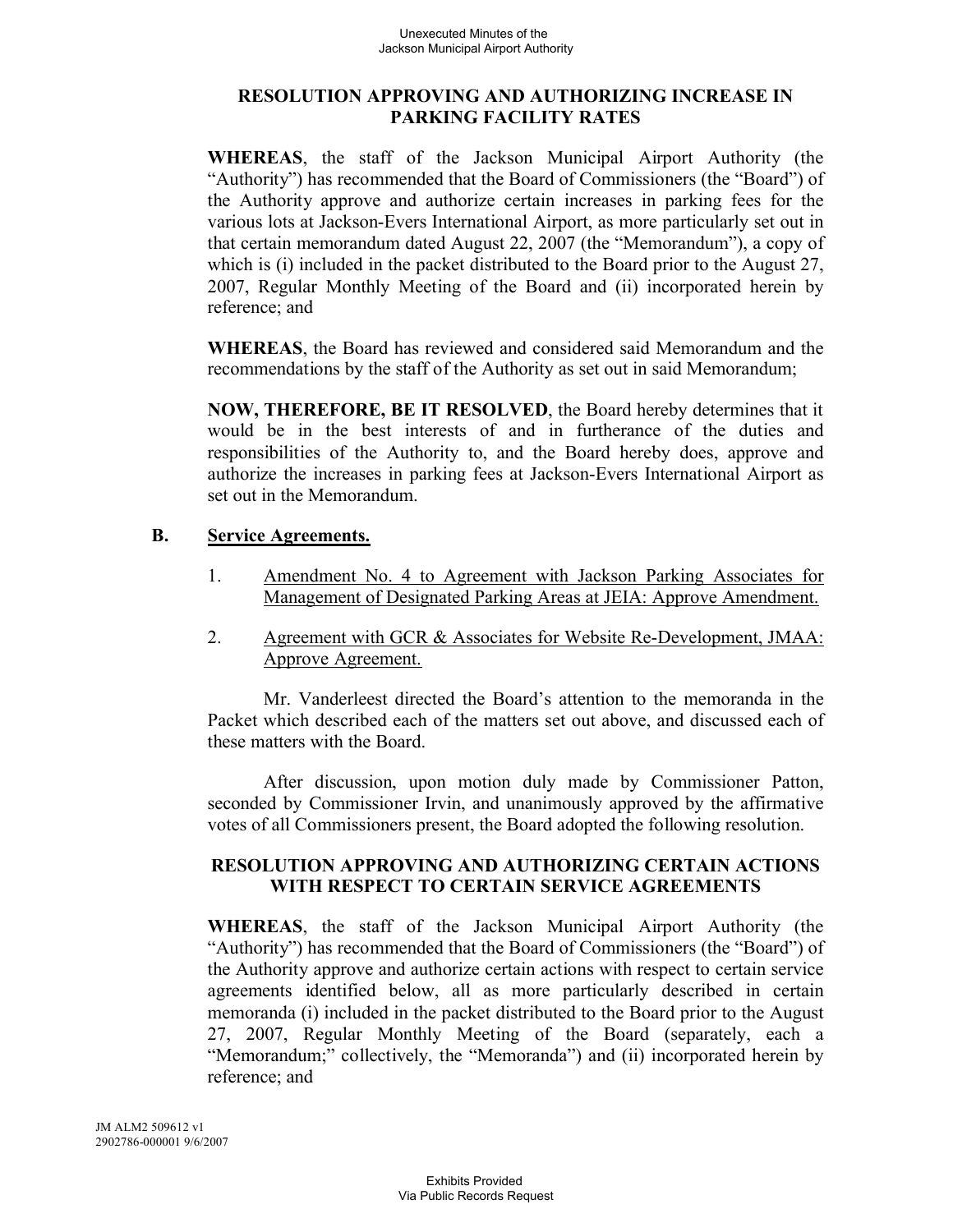**WHEREAS**, the Board has reviewed and considered said Memoranda and considered said recommendations by the staff of the Authority;

**NOW, THEREFORE, BE IT RESOLVED**, the Board hereby determines that it would be in the best interests of and in furtherance of the duties and responsibilities of the Authority to, and the Board hereby does, take the following actions:

- 1. The Board approves and authorizes negotiation and execution of an amendment to the agreement with Jackson Parking Associates for management of the new long term parking lot (the "Parking Agreement"), said Parking Agreement to be in such form and to contain such terms and conditions consistent with the Memorandum which describes this matter, as may be deemed appropriate by the Chief Executive Officer of the Authority, as evidenced by his execution thereof.
- 2. The Board approves and authorizes negotiation and execution of an agreement with GCR & Associates for redevelopment and upgrades to the Authority's website (the "Website Agreement"), said Website Agreement to be in such form and to contain such terms and conditions consistent with the Memorandum which describes this matter, as may be deemed appropriate by the Chief Executive Officer of the Authority, as evidenced by his execution thereof.

# **C. Construction Projects.**

1. JMAA Project No. 014-06, Medgar Evers Exhibit: Reject Bids and Authorize Re-Advertisement for Bids.

Mr. Vanderleest directed the Board's attention to the memo dated August 20, 2007, in the Packet which described this matter, and discussed this matter with the Board.

After discussion, upon motion duly made by Commissioner Jones, seconded by Commissioner Patton, and unanimously approved by the affirmative votes of all Commissioners present, the Board adopted the following resolution.

## **RESOLUTION APPROVING AND AUTHORIZING REJECTION OF BIDS AND RE-ADVERTISEMENT FOR BIDS, PROJECT NO. 014-06, MEDGAR EVERS EXHIBIT, JACKSON-EVERS INTERNATIONAL AIRPORT**

**WHEREAS**, after publication of an advertisement in accordance with applicable law, the Jackson Municipal Airport Authority (the "Authority") received three (3) bids (the "Bids") for the fabrication, installation and modification of the Medgar Evers Exhibit at Jackson-Evers International Airport (the "Project"); and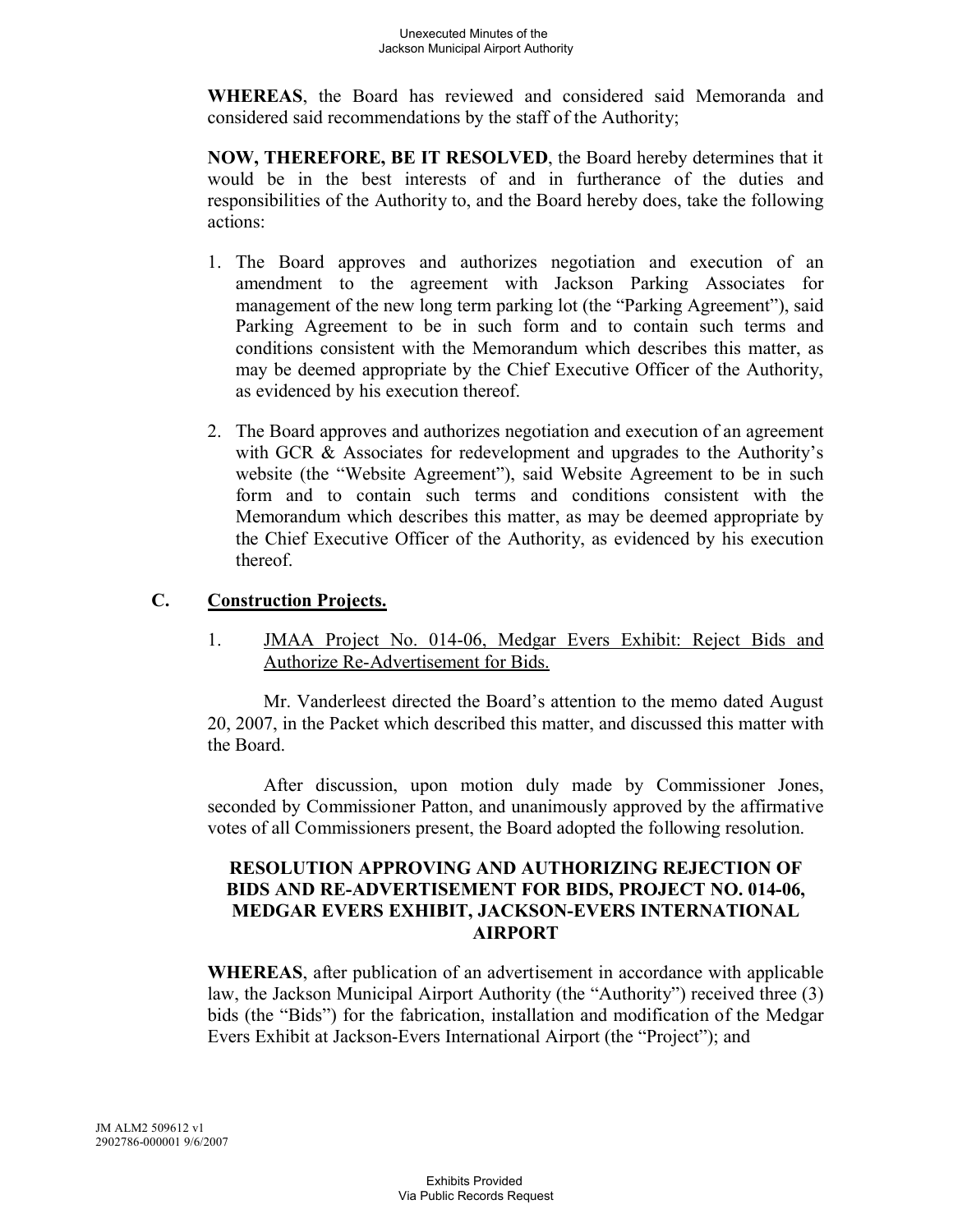**WHEREAS**, the staff of the Authority has advised the Board of Commissioners (the "Board") of the Authority that none of the Bids complied with the requirements of the Information for Bidders for the Project, and has recommended that the Board reject all of the Bids and re-advertise the Project for bids, all as more particularly set forth in that certain memorandum dated August 20, 2007 (the "Memorandum"), a copy of which is (i) included in the packet distributed to the Board prior to the August 27, 2007, Regular Monthly Meeting of the Board and (ii) incorporated herein by reference; and

**WHEREAS**, the Board has reviewed the Memorandum and considered said recommendation by the staff of the Authority;

**NOW, THEREFORE, BE IT RESOLVED**, the Board hereby determines that it would be in the best interests of and in furtherance of the duties and responsibilities of the Authority to, the Board hereby does: (i) reject the Bids and (ii) authorize and direct the staff of the Authority to re-advertise the Project for bids.

### **D. Procurements.**

There was no discussion or action regarding procurements at the Meeting.

### **E. Lease Agreements.**

1. CB Aviation, LLC: Authorize Lease of Former ChemFirst Hangar and Fuel Farm to CB Aviation, LLC, Pending Request for Proposals.

Mr. Vanderleest directed the Board's attention to the memorandum dated August 21, 2007, in the Packet which described this matter, and discussed this matter with the Board.

After discussion, upon motion duly made by Commissioner Glover, seconded by Commissioner Patton, and unanimously approved by the affirmative votes of all Commissioners present, the Board adopted the following resolution.

## **RESOLUTION APPROVING AND AUTHORIZING HANGAR LEASE WITH CB AVIATION, LLC**

**WHEREAS**, the staff of the Jackson Municipal Airport Authority (the "Authority") has recommended that the Board of Commissioners (the "Board") of the Authority approve and authorize negotiation and execution of a certain lease (the "Lease") of the hangar, fuel facility and related improvements constructed by ChemFirst, Inc. ("ChemFirst") at Jackson-Evers International Airport (the "Facilities") to CB Aviation, LLC ("CB Aviation") in accordance with the terms and conditions set forth in that certain memorandum dated August 21, 2007 (the "Memorandum"), a copy of which is (i) included in the packet distributed to the Board prior to the August 27, 2007, Regular Monthly Meeting of the Board and (ii) incorporated herein by reference; and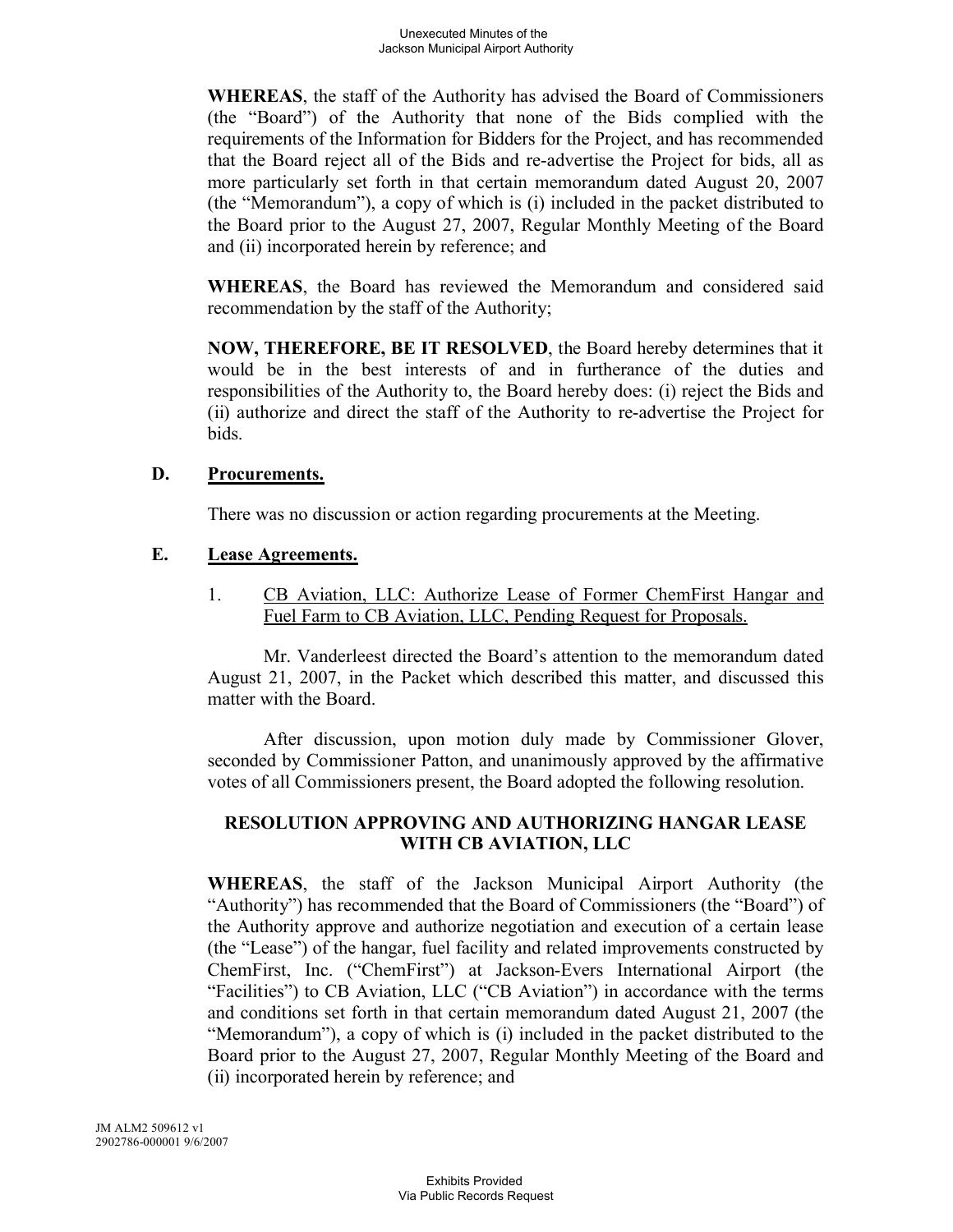**WHEREAS**, the Board has reviewed the Memorandum and considered said recommendation by the staff of the Authority;

**NOW, THEREFORE, BE IT RESOLVED**, the Board hereby determines that it would be in the best interests of and in furtherance of the duties and responsibilities of the Authority to, and the Board hereby does, approve and authorize negotiation and execution of the Lease of the Facilities to CB Aviation in accordance with the Memorandum and such other terms and conditions as the Chief Executive Officer of the Authority may deem appropriate, as evidenced by his execution thereof.

### **F. Grants.**

There was no discussion or action regarding grants at the Meeting.

## **G. Other Matters.**

1. New Commercial Air Service to Newark Liberty International Airport.

Mr. Vanderleest reminded the Board that new commercial air service to Newark Liberty International Airport by Continental Express will begin on September 6, 2007.

2. Regular Monthly Meeting of the Board on September 24, 2007.

Mr. Vanderleest suggested and the Board agreed that following the Regular Monthly Meeting of the Board on September 24, 2007, the Board would convene a Special Meeting to review and consider approval of the budget for fiscal year 2008, the Authority's strategic initiatives, and other matters.

## 3. ACI-NA Annual Meeting.

Mr. Vanderleest reminded the Board that the ACI-NA Annual Meeting will convene in Kansas City on September 29, 2007.

4. Tenant Appreciation Day.

Mr. Vanderleest reminded the Board that Tenant Appreciation Day will be held from 12:00 noon to 2:00 p.m. on Friday, September 28, 2007.

## 5. Newspaper Article.

Mr. Vanderleest distributed and discussed with the Board an article in the May 30, 2007 issue of *U. S. News and World Reports*, entitled "Ranking the Regional Airports." Mr. Vanderleest pointed out that Jackson-Evers International Airport had the best score of all regional hub airports for the article's "Airport Misery Index." A copy of the article is attached as an exhibit to the minutes of the Meeting.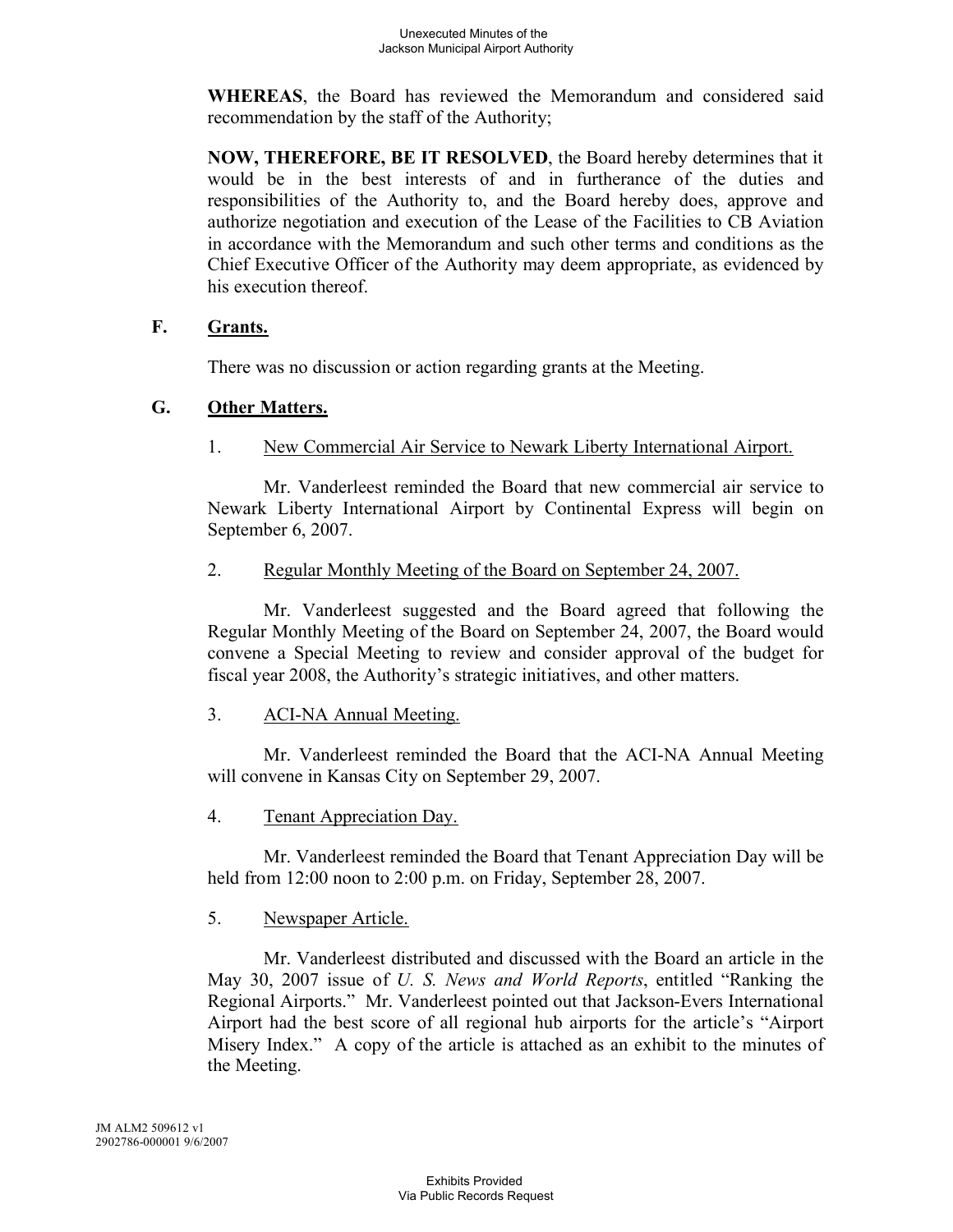### 6. General Aviation, Jackson-Evers International Airport.

Mr. Vanderleest advised the Board that, as previously authorized by the Board, the staff had finalized an agreement with Aviation Management Consulting Group to review general aviation facilities at JEIA and prepare a Request for Proposals for general aviation hangars at JEIA. Mr. Vanderleest said that he anticipated that the Request for Proposals would be ready for publication by the first of 2008.

### 7. Flowood Annexation.

Mr. Vanderleest advised the Board that progress was being made in negotiating a settlement of Flowood's interest in annexing certain property at **JEIA** 

### 8. Rent-A-Car Facilities.

Mr. Vanderleest advised the Board that the current concession agreement between the Authority and the rent-a-car companies at JEIA will expire at the end of 2007. In order to provide adequate time to renegotiate a new agreement, Mr. Vanderleest said that he anticipated asking the Board at a future meeting for authority to extend the current concession agreement for an additional year. Mr. Vanderleest said that he would be meeting with the rent-a-car companies in the near future to request their permission for such an extension.

## **VI. DISCUSSION: STRATEGIC INITIATIVES.**

There was no discussion or action regarding the Strategic Initiatives at the Meeting.